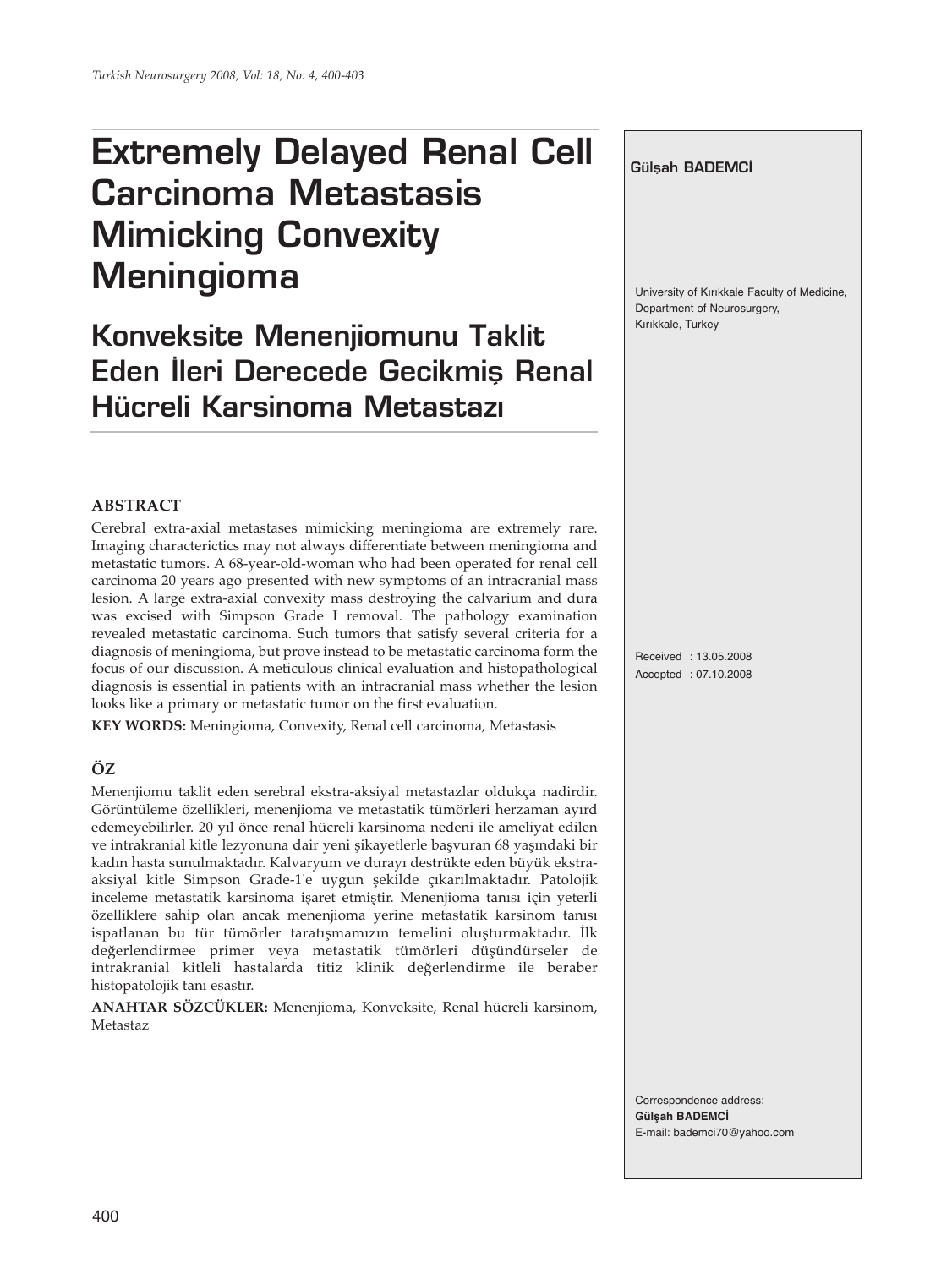#### **INTRODUCTION**

Cerebral metastases are the most frequent brain tumors in adults. Cerebral metastases are generally intra-axial tumors, whereas extra-axial masses mimicking meningioma are extremely rare (1,4). The pathophysiology of dural metastasis of the tumors is still a subject of debate. Two mechanisms have been put forward involving venous and arterial dissemination. Because of the prognostic relevance in discriminating meningiomas and metastatic tumors, the differential diagnosis is essential in the management of isolated extra-axial tumors even when a meningioma is suspected.

# **CASE REPORT**

A 68-year-old woman was admitted to our hospital with the new onset of headache, speech disturbance, progressive right hemiparesis and confusion. The history revealed a nephrectomy procedure that had been performed 20 years ago due to renal neoplastic etiology. Cranial CT scan revealed a heterogenous high-density, well-demarcated enhancing extra-axial mass of the left temporoparietal convexity with a partially calcified dural basis and extensive calvarial defect suggestive of meningioma (Figure 1 and 2). Magnetic Resonance Imaging (MRI) could not be performed because of the presence of an MRI-incompatible knee prothesis. A craniotomy widely surrounding the defective bony area was performed to remove the large mass that was extensively attached to the dura mater. After the tumor was removed totally, duraplasty and cranioplasty procedures were performed for reconstruction. Operative features revealed a dura-based and bone-destructive tumor indicating a meningioma. However, the pathological examination of the mass showed a malignant metastatic carcinoma with necrotic foci and mitotic figures (Figure 3). Tumor cells invaded all layers of the calvarium and dura. Immunohistochemical examination of the mass, dura and bone showed metastatic carcinoma immunopositive for pancytokeratin, EMA and S-100. Weak staining was seen for vimentin while CD68 and CD34 immunostatin were negative. Retrospective investigation of the pathology records of the patient revealed that the primary focus of carcinoma was within the kidney. The postoperative examination revealed multiple micronodular lesions in the lung with thorax CT, indicating lung metastasis. The patient recovered from the preoperative

neurological deficits with excellent results. The patient was referred to the oncology department for additional treatment protocols.



*Figure 1: Axial CT scan showing left temporoparietal, welldemarcated, partially calcified and heteregenous large mass invaded to the cranium suggestive for meningioma.*



*Figure 2: Axial CT scan bony picture showing extensive cranial bony defect due to metastatic invasion.*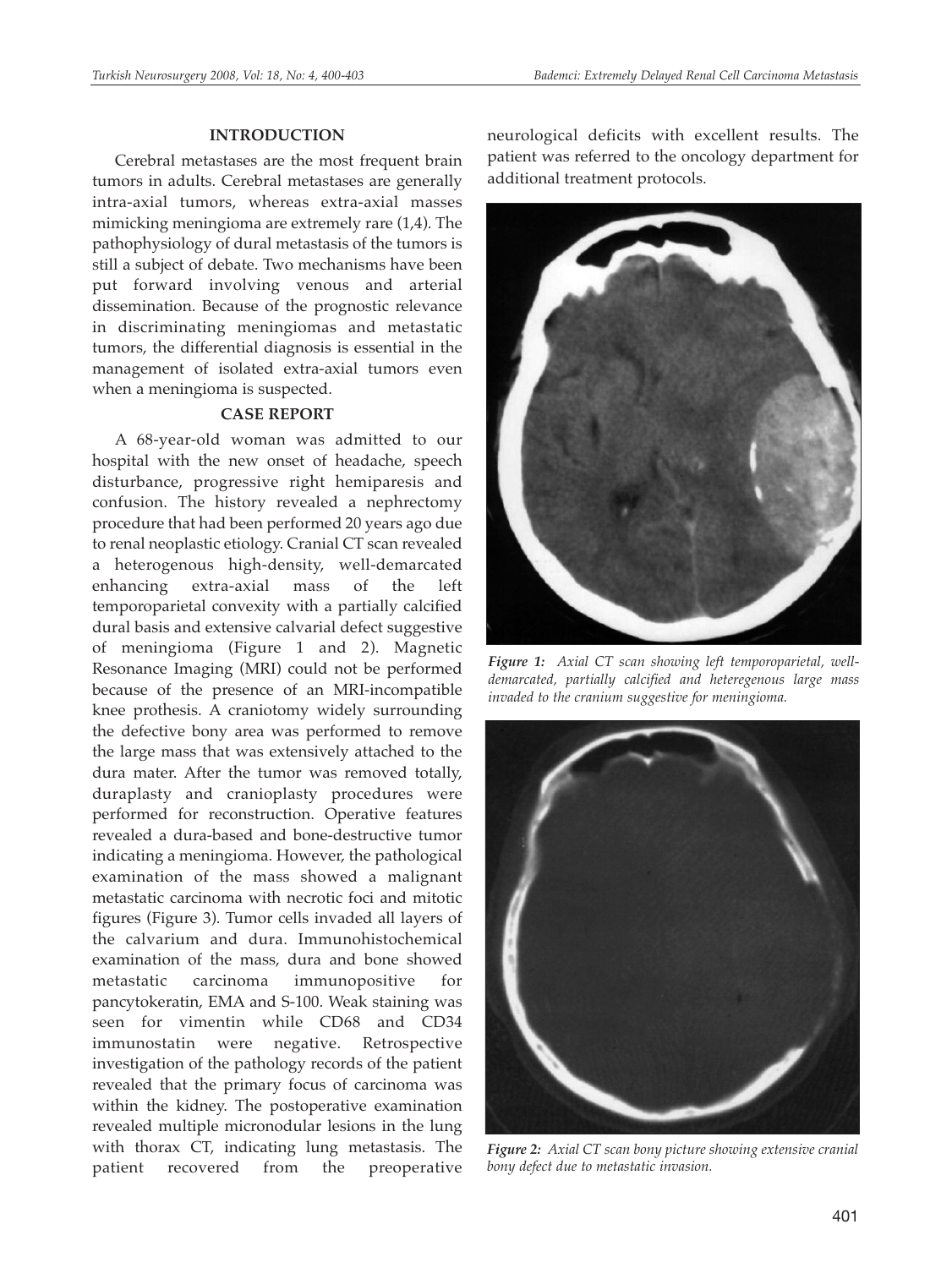

*Figure 3: Histopathologic appearance of cranial metastatic carcinoma invaded to the bone. (X20 magnification, Hematoxylin Eosin staining)*

#### **DISCUSSION**

The extra-axial and dura-based location of metastatic tumors may cause confusion with a meningioma during radiological diagnosis. Entities mostly associated with meningiomas such as calcified nature, dura-based location, dural tail, skull erosion, well-demarcated contour and heterogenous enhancement can make preoperative differential diagnosis between a metastatic brain tumor and meningioma difficult (11). However, these radiological features are not pathognomonic for meningioma. A number of neoplastic and nonneoplastic entities that radiological mimic meningioma have been reported (3). Metastatic brain tumors may also be calcified and should be considered in the differential diagnosis of calcified intracranial lesions. It is commonly accepted that the tail sign is highly suggestive but not specific for meningioma (2,10).

In contrast, a previous report revealed a case of malignant meningioma mimicking a solitary brain metastasis in a patient with renal cell carcinoma (12). Although such misleading situations are rarely diagnosed, it is essential for the utmost care to be used during clinical diagnosis and both primary and metastatic tumors should be considered when a solitary brain lesion is encountered.

Dural metastases are mostly indistinguishable from meningiomas using conventional radiological modalities like CT and MRI. Kremer et al. reported that relative cerebral blood volume (rCBV) mapping can provide additional information by demonstrating a low rCBV which may be suggestive for metastasis (6). As the radiological aspects are confusing and not specific, the extra-axial mass in patients with a tumor simulating meningioma should be carefully investigated. A thorough detailed clinical evaluation may reveal likely diagnostic possibilities. We emphasize the importance of "suspecting" metastatic disease in all patients with a solitary dural mass simulating meningioma.

A brain metastasis rather than a "coincidence" of a primary brain tumor like meningioma should be considered in all patients with prior resection of renal cell carcinoma who experience the onset of neurological disease even after a prolonged diseasefree interval. Solitary brain metastasis of renal cell carcinoma with a latency period of more than 10 years after nephrectomy has been very rarely reported in the literature (7,9). The long interval of latency may be attributed to the slow growing characteristic of renal cell carcinoma and the fact that renal cell carcinoma is under the influence of host immunity (7). This is the first report of a case with renal cell carcinoma describing the first solitary metastatic brain lesion located extra-axially that occurred 20 years after nephrectomy.

Review of the literature revealed that the two cases of metastatic renal cell carcinoma mimicking intraventricular meningioma have been reported (5,8). The presented case is also unique as a mass simulating a large convexity meningioma with extensive dural and calvarial involvement.

#### **CONCLUSION**

Careful vigilance in patients with a history of cancer and imaging evidence of dura-based lesions are critically important to enable timely intervention even after a prolonged disease-free interval. The radiological features of metastatic brain tumors may thus closely resemble those of meningioma. The radiological and clinical aspects that warrant the diagnosis of meningioma should be considered to be "only neoplastic" until histologically proven otherwise. The definitive diagnosis of a meningioma should be established only after the histopathological report has been analyzed.